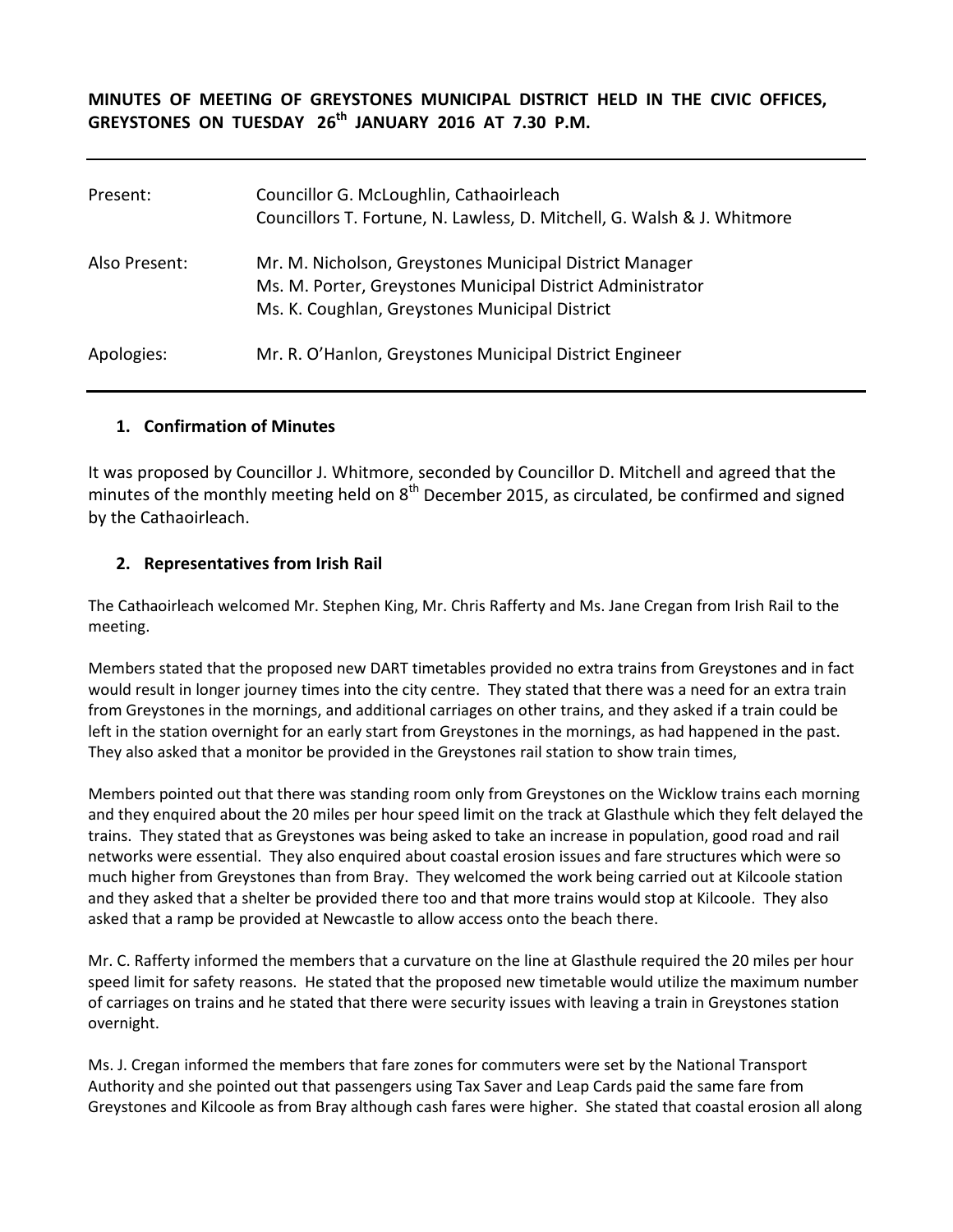the east coast was a big issue for Irish Rail and that they were working with Wicklow County Council at present to resolve issues at the Murrough in Wicklow.

Mr. S. King stated that, following submissions received, Irish Rail was currently discussing the proposed new timetables with the National Transport Authority to see if the service to Greystones could be improved.

During discussion the members stated that they were not satisfied because while commuters from the Greystones district had to pay higher fares, they were being disadvantaged by the new timetable to benefit commuters in other areas. They suggested that the Minister should remove the requirement for a population increase in the Greystones district. They also suggested that a double rail track could be provided up as far as the tunnel north of Greystones and from the north of the tunnel as far as Bray. They requested details of what exactly was required to provide better train services to the district so that they could lobby for this, and they suggested that a land drainage system on Bray Head would considerably help the erosion problem there. They stated that it was proposed to create a coastal walk all the way to Wicklow town via the Murrough and they stressed the need to encourage tourism in the district.

The Cathaoirleach thanked Irish Rail representatives for attending the meeting and they stated that they would revert to the members before the new timetables were agreed in about four to six weeks time.

# **3. Draft Local Economic & Community Plan**

The District Manager stated that the Draft Local Economic & Community Plan, a copy of which had been circulated to the members, had been produced following submissions and public consultation and that it had to be endorsed by the Municipal Districts before being considered by the full County Council.

Members felt that the plan should include more detail on objectives to help commuters and to provide employment in the district. They felt that the objectives included in the plan were very good and stated that it needed a senior council official to oversee it and ensure that it was implemented. They welcomed the fact that a Wicklow 'brand' was now being developed and stated the need for the wicklow.ie website to be upgraded to an official County Wicklow website rather than a council one. The Cathaoirleach expressed concern about the splitting up of services being offered in the Bray Institute of Further Education. It was then agreed that the Cathaoirleach and District Administrator sign the Statement of Endorsement and forward it to Wicklow County Council.

#### **4. Progress report on Harbour Development**

It was agreed to consider notice of motion (c) as follows in conjunction with this item:

(c) Notice of Motion in the name of Councillor Jennifer Whitmore:

"That the Harbour Liaison Committee be re-convened to facilitate engagement with stakeholders at Greystones Harbour and that consideration should be given as to the best way to engage with other stakeholders that may not be part of this Liaison Committee, such as the fishermen".

The District Administrator circulated a report from Mr. S. Quirke, Wicklow County Council that outlined progress in relation to the harbour development. The members requested that the progress report on the harbour be circulated to them with the agendas for future meetings.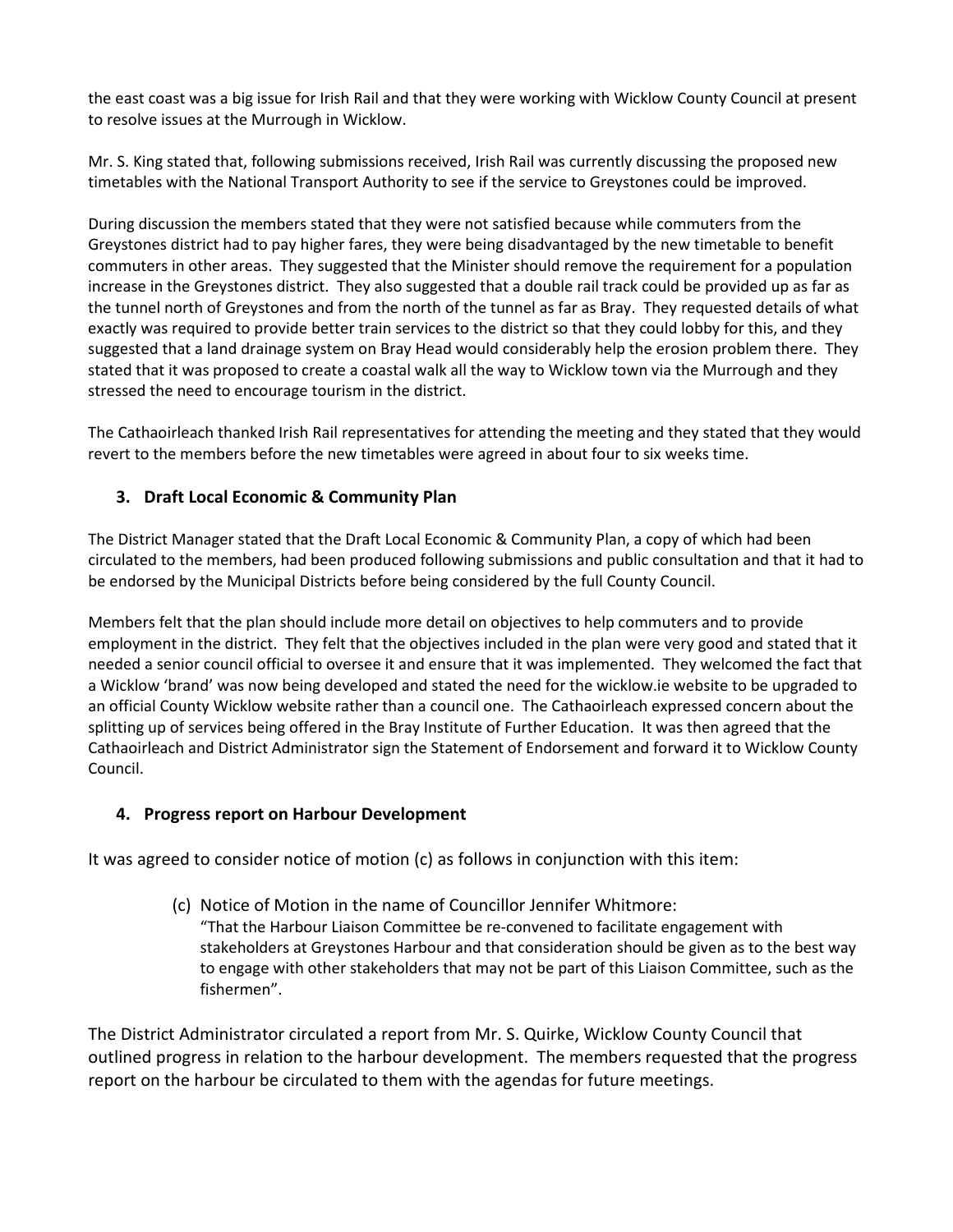Following discussion the members requested that a date be set for a meeting of the original Harbour Liaison Committee and that they be advised of same together with details of its membership/representation. The members also requested that Mr. S. Quirke be invited to their February meeting and that a report be provided prior to that meeting on the following issues:

- o Issue of a newsletter members were advised at their November meeting that a newsletter would issue before Christmas
- $\circ$  Website members were critical of the lack of information regarding current developments and requested that a website with up to date information and drawings be provided
- $\circ$  Fishermens representative members acknowledged that there appeared to be difficulties communicating with the current rep and that other fishermen were not being kept informed
- o Fishermen's moorings members asked for a copy of the final plan for the three fishermen's moorings to be provided and confirmation of the procedure for allocating same
- o Beach nourishment members understood that this was to be done annually and requested confirmation and details of same in light of the erosion problems on the east coast
- o Paving / railings / external finishes members requested confirmation that all finishes in the development were as specified in the planning permission.

# **5. Report from Greystones Municipal District Engineer**

As the District Engineer was not present at the meeting, the District Administrator informed the members that an update on works would be provided in February and that if they had any queries in the meantime, they should email them into the office. She also informed the members that following a recent meeting to discuss flooding in Holywell, Kilcoole it was agreed that temporary works would be carried out and a plan of action for a long term solution would be drawn up by the developer and submitted to the Council by the end of March.

The Cathaoirleach stated that further information was required in relation to the proposals for landfill and creating an eco-park at Priestnewtown.

The District Administrator referred to the list of proposed projects circulated by the District Engineer to be funded from the €110,000 discretionary fund to be provided. She pointed out that the schedule of municipal district works would not be available until next month but that the Engineer was seeking proposals for this discretionary funding in advance of that so that they could be properly costed. She asked members to email in their proposals within the next two weeks.

In reply to a query about funding allocated for the Cliff Walk, the District Manager stated that he would convene a meeting of the Cliff Walk Management Committee in the coming weeks and he pointed out that that Committee included representatives from both the Bray and the Greystones Municipal Districts.

# **6. To consider scheme for allocation of funding to voluntary groups and organisations by GMD**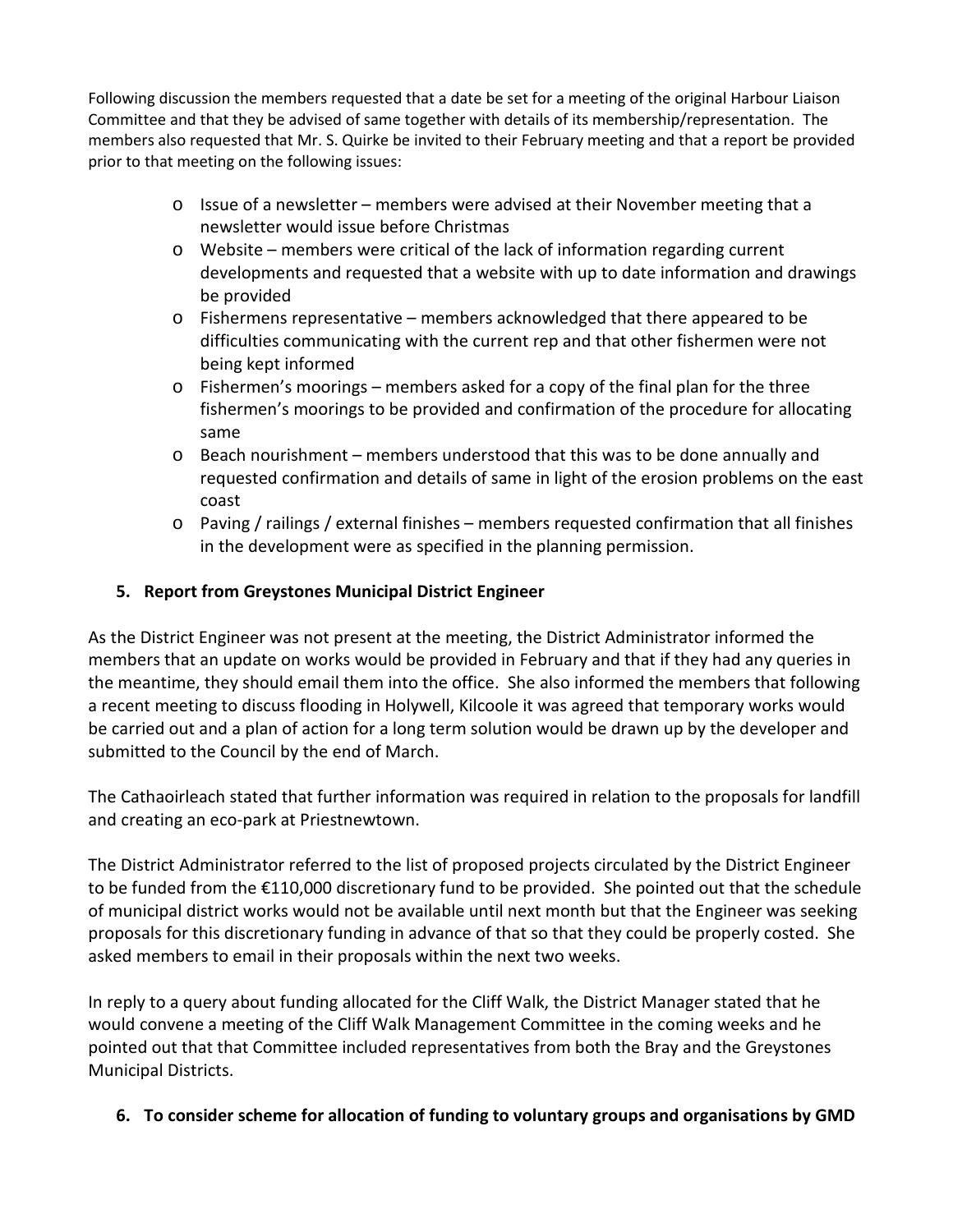The District Administrator advised the members about corporate governance and procedures and the need to have a fair and transparent system of allocating funding to organisations. She stated that this year and going forward it was proposed to advertise and invite groups to make a formal application for funding and she referred to the draft application form and details that had been emailed to the members in this regard.

Following discussion it was agreed that groups and organisations would be invited to apply for any community funding available in 2016 and that the members would need to decide and agree on criteria for allocating any such funding.

# **7. Notices of Motion**

(a) Notice of Motion in the names of Councillors Derek Mitchell & Grainne McLoughlin: "That the Engineer and Garda should liaise about how to improve driver behaviour at Zebra Pedestrian Crossings, specifically outside St. Patrick's School and by the Tennis Club on Mill Road"

The subject of this notice of motion had been discussed at an earlier meeting with the Garda Superintendent who gave a commitment to have the Community Gardai in the district monitor the situation.

> (b) Notice of Motion in the names of Councillors Derek Mitchell & Grainne McLoughlin: "That the Council should provide assistance by an employee or by a scheme worker to help maintain Priestnewtown graveyard".

Following discussion on this motion it was agreed to ask Wicklow County Council to consider the possibility of having someone employed to help maintain the graveyard at Priestnewtown and to follow up on the replacement of the cemetery gate after refurbishment.

> (c) Notice of Motion in the name of Councillor Jennifer Whitmore: "That the Harbour Liaison Committee be re-convened to facilitate engagement with stakeholders at Greystones Harbour and that consideration should be given as to the best way to engage with other stakeholders that may not be part of this Liaison Committee, such as the fishermen".

This motion had already been dealt with in conjunction with item 4 on the agenda.

## **8. Correspondence**

1. The District Administrator informed the members of the contents of a letter received from the 1916 Commemoration Committee in relation to funding they received from the MD last year. It was agreed to circulate this letter to the members.

The District Administrator also advised the members that the Council's Memorial, comprising of two granite stones inscribed with the proclamation to be provided in Burnaby Park together with flagpoles and landscaping, should be completed by the end of March. She stated that this scheme was being administered by Mr. Brendan Martin in conjunction with the Greystones Tidy Towns. Members requested clarification on